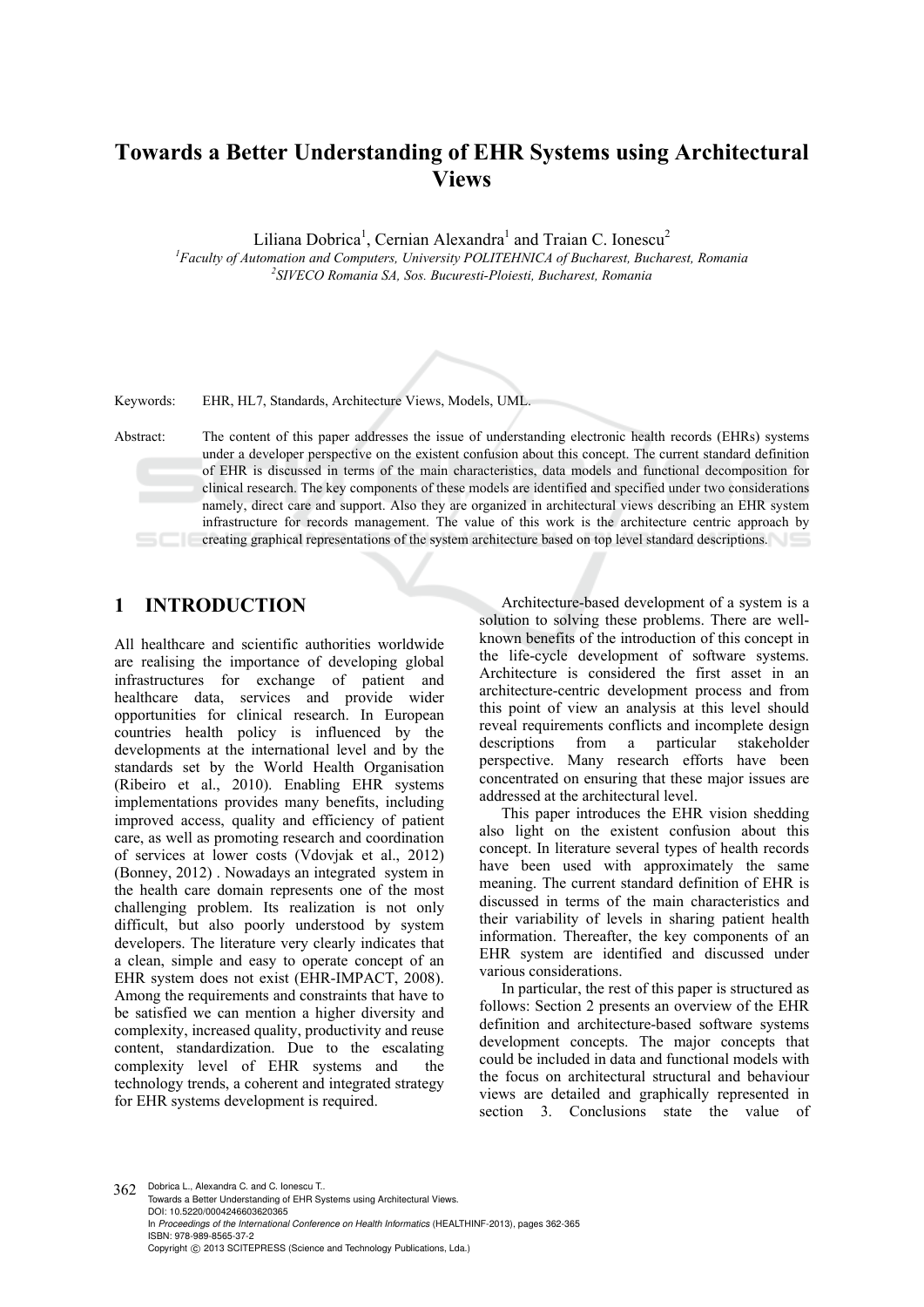architecture-centric development of integrated EHR systems.

#### **2 EHR OVERVIEW**

The idea of EHR was born as an alternative to an existent healthcare system (Waegemann, 2003). The added value of EHR services aims to improve patient safety, quality and efficiency of patient care, and reduce healthcare delivery costs. (Hoffman and Podgurski, 2008). The major value of integrated EHRs is that they collect data once, then use it multiple times to serve different needs of the administrator to obtain data for billing, a nurse to report an adverse reaction, and a researcher to analyze the efficacy of medications (MITRE, 2006).

EHR has been a key research in medical informatics for many years. The literature provides several concepts that are used with approximately the same meaning including Personal Health Record (PHR), Electronic Medical Record (EMR), Electronic Patient Record (EPR), Electronic Health Record (EHR) and Computerized Patient Record (CPR). Most of them refer to the electronic collection of medical information, performed by the patient himself or herself, by a particular healthcare institution, or by a global, integrated system. Overall it is a systematic collection of electronic health information about individual patients or populations in a digital form. In particular, electronic health record is defined as *"digitally stored health care information about an individual's lifetime with the purpose of supporting continuity of care, education and research, and ensuring confidentiality at all times"* (Iakovidis, 1998). An idealistic definition and concept, probably not yet brought to real life is that *"EHRs are repositories of electronically maintained information about individuals' lifetime health status and healthcare, stored such that they can serve the multiple legitimate users of the record"* (EHR-IMPACT, 2008). EHR contains all possible health relevant data of a person and other health-related information, always established beyond an institutional framework (regional, national, global), web-based, and participation of citizen in creating the record (Edwards, 2007). HIMSS Analytics differentiates between EMR and EHR in order to reduce confusion (Garets and David, 2006).

EHR complexity resides in a multitude of interdependent elements which must be organized. To handle this complexity, a software architectural (SA) approach is necessary as it helps to consider separation of concerns realized through different levels of abstraction, dynamism and aggregation

levels and (static/dynamic, local/global, functional/extra-functional) (Dobrica and Ovaska, 2010). As is often the case in the field of eHealth, the knowledge acquired in software engineering is not really exploited, although it helps to manage complexity. In particular, they can be used to develop EHR systems architecture. SA description is designed to address the different perspectives one could have on the system. Each perspective is a view (Bass et al, 2011).The information relevant to one view is different from that of others and should be described using the most appropriate technique. Several models have been proposed that include a number of views that should be described in the software architecture. The view models address the static structure, the dynamic aspect, the physical layout and the development of the system. In general, it is the responsibility of the architect to decide which view to use for describing SA.

## **3 EHR SYSTEM MODELS**

A clear distinction is made between the EHR and an EHR system. The standard ISO/TR 20514:2005 discusses about two different views of the scope of the EHR, which are Core EHR and Extended EHR. Core EHR is limited to clinical information and is defined by the requirements for its record architecture. It is based on *the adoption of the system-of-systems approach*. This allows more modular health information systems to be built, ranging from a *simple environment* with just the EHR, a terminology service and some reference data, to a much bigger and more *elaborate environment* including many additional services such as decision support, workflow management, order management, patient administration, billing, scheduling, resource allocation, etc. Extended EHR is a superset of the Core EHR and includes not only clinical information, but the whole health information landscape.

Currently there is a standardization effort towards consensus on EHR system functionality (ANSI/HL7 EHR CRFP, 2009) in the definition of an EHR system functional model and functional profiles for various dedicated functionalities including clinical research (EHR-CR) (ANSI/HL7 EHR CRFP, 2004). The EHR system functional model is decomposed in three important sections: Direct Care, Supportive and Information Infrastructure. These sections gather functions which are grouped in several important categories and subcategories. An UML Component diagram as shown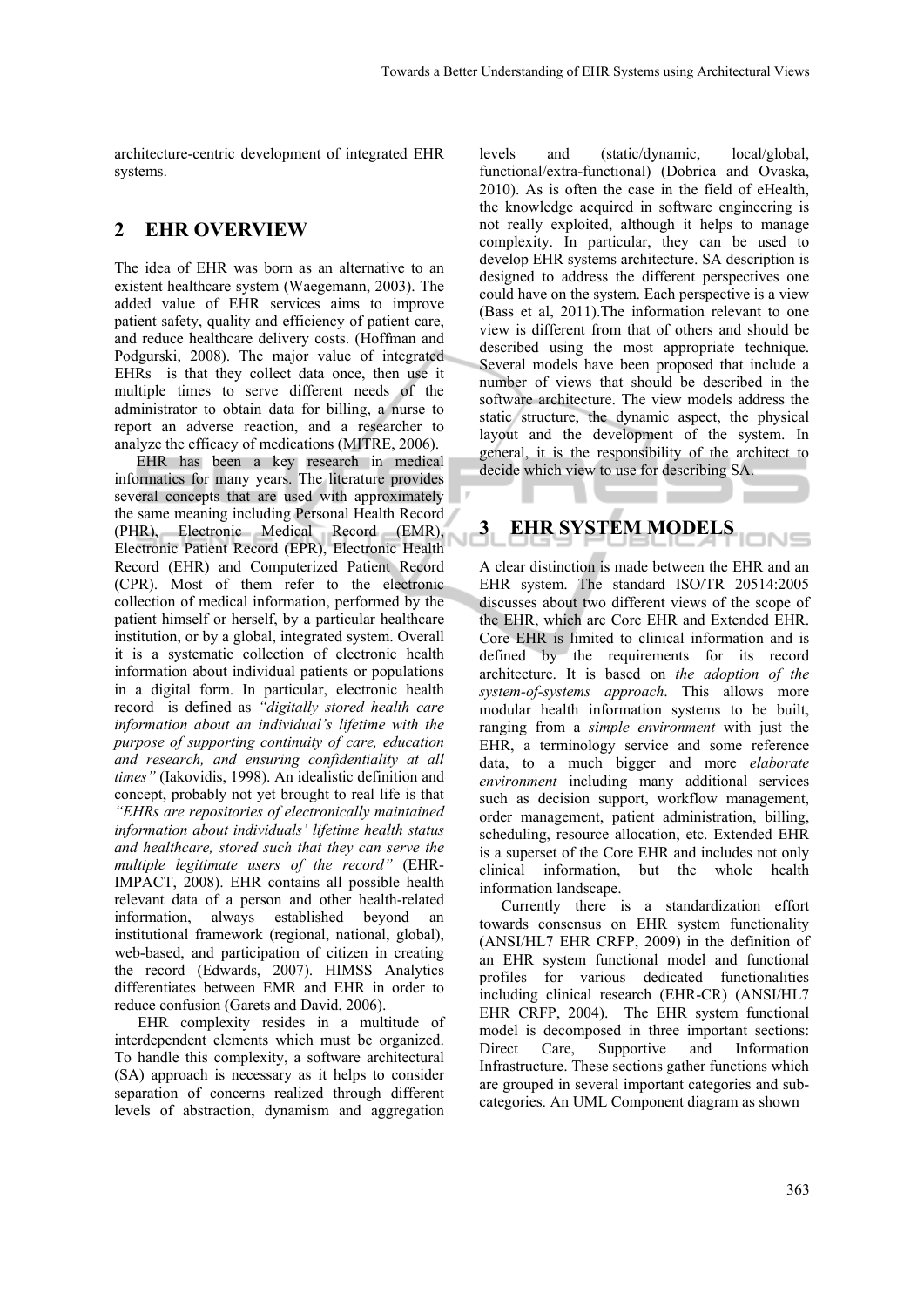

Fig. 1 presents the EHR functional model for a better understanding of the domain, concepts and relations among them.

EHR-CR data model may be graphically represented as an UML Class Diagram. Complex data types specified by names, attributes and operations are interconnected based on composition, aggregation, generalization or other association relationships. The static aspect is represented and realized by attributes and behaviour/ dynamic aspect is visible and realized by using operations of classes. HL7-CR Direct Care Data Model includes classes such as *Electronic Health Record, Patient, PatientRecord, Demographic Information, PatientDeographics, KeyDemographic Information, PatientHistory, etc*. PatientRecord Class includes attributes such as ID, Name, Demographic Information, LabResults, Current medication lists and Problem List. Behavior is given by operations like create, identify, maintain and, calculatePatientAge.

A standardized solution of EHR Records Management based on a HL7 needs to pay attention to six key infrastructure components: security, health record information and management, standard terminologies and terminology services, standardsbased interoperability, business rules management and workflow management. A conceptual structural view, based on UML component diagram is represented in Fig. 2.

### **4 CONCLUSIONS**

In this paper we analyzed the recent standards on EHR-related concepts to facilitate exchange of EHRs between EHR systems. The aim was the understanding of standard requirements in order to develop compliant EHR systems. Our method was based on architecture-centric software systems development. The current standard definition of EHR concept has been discussed in terms of the main characteristics, data models and functional decomposition for clinical research. The key components of these models have been identified and specified under various considerations namely, direct care and support. Also they have been organized in architectural views describing an EHR system infrastructure for records management. The value of this work is the architecture centric approach by creating graphical representations of the system architecture based on top level descriptions of standards.

Our approach based on architectural views has an immense potential to improve the understanding of EHR systems as well as reduce time and risks in development stages. However, for this approach's success it is necessary to create a cooperation culture among stakeholders.